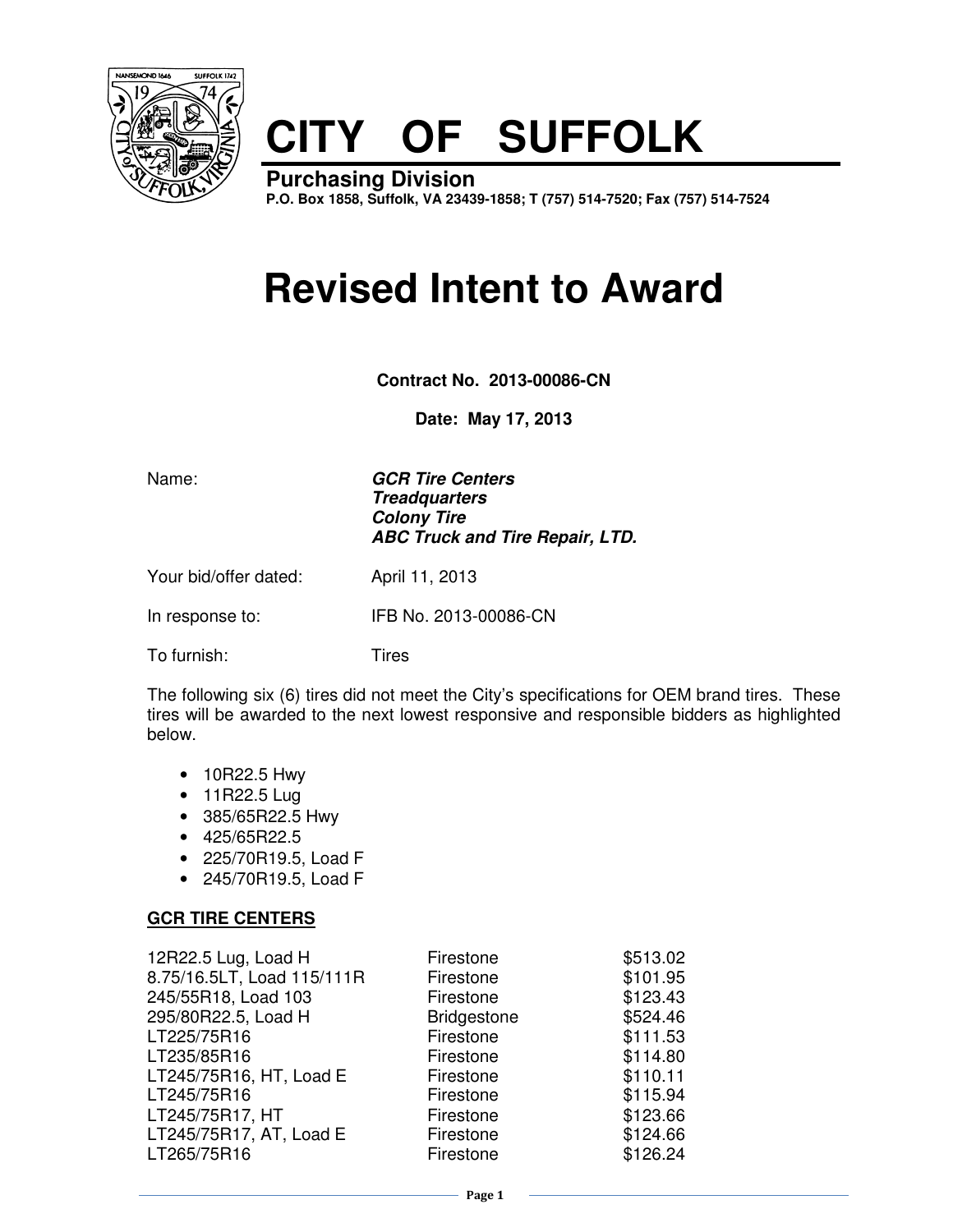| P225/70R15          | Firestone        | \$93.92  |
|---------------------|------------------|----------|
| P235/55R17          | Firestone        | \$105.38 |
| P235/70R17          | Firestone        | \$101.92 |
| P235/75R17          | Firestone        | \$110.74 |
| P245/70R17          | Firestone        | \$103.35 |
| LT215/85R16         | Firestone        | \$103.52 |
| 10R22.5 Hwy         | <b>Firestone</b> | \$307.37 |
| 11R22.5 Lug         | <b>Firestone</b> | \$345.96 |
| 225/70R19.5, Load F | <b>Firestone</b> | \$243.64 |
| 385/65R22.5 Hwy     | <b>Firestone</b> | \$492.77 |
| 425/65R22.5         | <b>Firestone</b> | \$549.43 |

# **TREADQUARTERS**

| 16.9-24              | B4Sampson          | \$413.18 |
|----------------------|--------------------|----------|
| 22.95 x 10           | Carlisle           | \$85.00  |
| 26 x 11-12 PXT       | Carlisle           | \$105.00 |
| ST225/75R15, Load D  | Hi-Run             | \$80.44  |
| 215/70R15            | Goodyear Integrity | \$65.65  |
| 255/55R18            | Goodyear LS2       | \$132.57 |
| ST205/75R15, Load C  | Hi-Run             | \$69.64  |
| 12R22.5 Hwy          | Dunlop SP348       | \$447.35 |
| 265/75R22.5          | Goodyear G661      | \$406.75 |
| 12.5-80/18           | Lande              | \$258.18 |
| 19.5-24              | Lande              | \$479.44 |
| $21L-24$             | Sampson            | \$614.59 |
| P195/60R15           | Eagle RSA          | \$63.60  |
| ST205/75D14          | Hi-Run             | \$53.68  |
| ST205/75R15          | Hi-Run             | \$69.64  |
| 245//70R19.5, Load F | Dunlop SP 348      | \$273.33 |

### **COLONY TIRE**

| Cooper RM185       | \$275.00 |
|--------------------|----------|
| Solideal           | \$800.00 |
| Full Run           | \$55.00  |
| Dee Stone          | \$19.50  |
| Cordovan           | \$85.00  |
| Dee Stone          | \$17.50  |
| Cordovan           | \$88.50  |
| Mastercraft        | \$61.95  |
| Autogrip           | \$99.95  |
| Cooper RM160       | \$170.00 |
| Mastercraft        | \$74.95  |
| Cooper             | \$239.00 |
| <b>BF</b> Goodrich | \$327.13 |
| Mastercraft        | \$75.50  |
| Mastercraft        | \$75.00  |
|                    |          |

## **ABC TRUCK AND TIRE REPAIR, LTD**

| P215/75R16           | BF Goodrich 27133 | \$100.54 |
|----------------------|-------------------|----------|
| P225/60R16, Load 97V | BF Goodrich 58028 | \$82.42  |